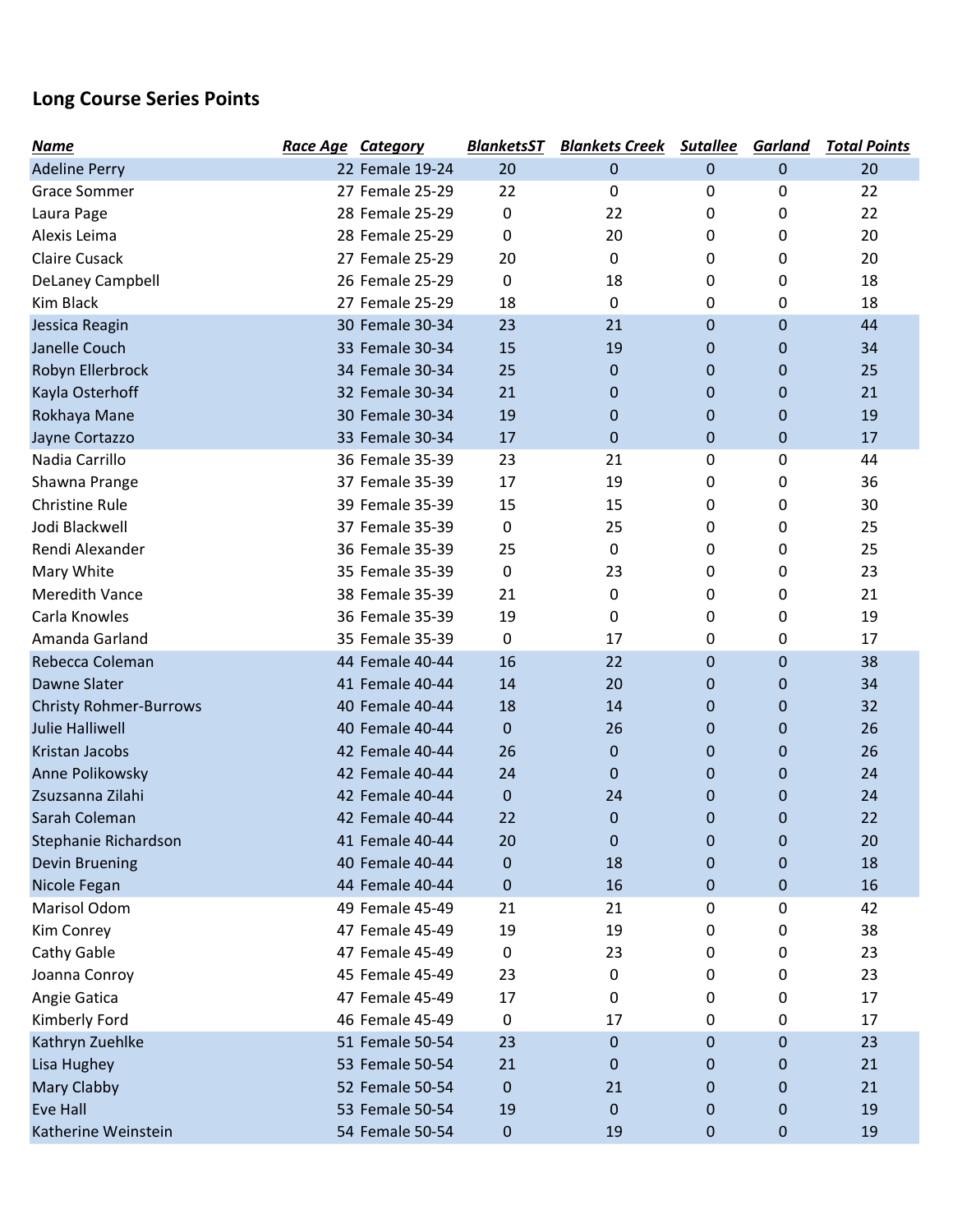| <b>Name</b>               | Race Age Category |                 | <b>BlanketsST</b> | <b>Blankets Creek</b> | <b>Sutallee</b> | <b>Garland</b> | <b>Total Points</b> |
|---------------------------|-------------------|-----------------|-------------------|-----------------------|-----------------|----------------|---------------------|
| <b>Belinda Young</b>      |                   | 50 Female 50-54 | 17                | 0                     | $\mathbf 0$     | $\mathbf 0$    | 17                  |
| <b>Beth Shafer</b>        |                   | 58 Female 55-59 | 21                | 20                    | 0               | 0              | 41                  |
| Portia Turner             |                   | 57 Female 55-59 | 19                | 0                     | 0               | 0              | 19                  |
| Sabra Cohen               |                   | 60 Female 60-64 | 21                | 20                    | $\mathbf 0$     | $\mathbf 0$    | 41                  |
| Wendy Ingram              |                   | 60 Female 60-64 | 19                | $\mathbf{0}$          | $\mathbf 0$     | 0              | 19                  |
| Jacqueline Childers       |                   | 66 Female 65-69 | 18                | 20                    | 0               | 0              | 38                  |
| Ruth Ference              |                   | 65 Female 65-69 | 22                | 0                     | 0               | 0              | 22                  |
| Adri Herman               |                   | 67 Female 65-69 | 20                | 0                     | 0               | 0              | 20                  |
| Evan Kuhn                 |                   | 20 Male 19-24   | $\pmb{0}$         | 20                    | $\pmb{0}$       | $\pmb{0}$      | 20                  |
| Zack Jordan               |                   | 26 Male 25-29   | 21                | 21                    | 0               | 0              | 42                  |
| Alan Campbell             |                   | 28 Male 25-29   | 19                | 19                    | 0               | 0              | 38                  |
| <b>Todd Jones</b>         |                   | 33 Male 30-34   | 16                | 19                    | $\mathbf 0$     | $\mathbf 0$    | 35                  |
| Philip Brudney            |                   | 30 Male 30-34   | 24                | $\mathbf 0$           | $\mathbf 0$     | 0              | 24                  |
| <b>Nick VanWeele</b>      |                   | 32 Male 30-34   | 22                | 0                     | $\mathbf 0$     | 0              | 22                  |
| Kurt Heninger             |                   | 34 Male 30-34   | 0                 | 21                    | $\mathbf 0$     | $\mathbf 0$    | 21                  |
| Jonathan Pinner           |                   | 34 Male 30-34   | 20                | 0                     | $\mathbf 0$     | 0              | 20                  |
| Jason Cousineau           |                   | 32 Male 30-34   | 18                | $\mathbf 0$           | $\pmb{0}$       | $\pmb{0}$      | 18                  |
| Chris Szoch               |                   | 36 Male 35-39   | 23                | 24                    | 0               | 0              | 47                  |
| William Garland           |                   | 36 Male 35-39   | 21                | 20                    | 0               | 0              | 41                  |
| <b>Gregory Gaffney</b>    |                   | 39 Male 35-39   | 17                | 16                    | 0               | 0              | 33                  |
| Jermaine Johnson          |                   | 38 Male 35-39   | 15                | 14                    | 0               | 0              | 29                  |
| <b>Ben Pendarvis</b>      |                   | 37 Male 35-39   | 0                 | 26                    | 0               | 0              | 26                  |
| <b>Christopher McCoy</b>  |                   | 38 Male 35-39   | 25                | 0                     | 0               | 0              | 25                  |
| Loucas Kobold             |                   | 38 Male 35-39   | 0                 | 22                    | 0               | 0              | 22                  |
| John Townsend             |                   | 36 Male 35-39   | 19                | 0                     | 0               | 0              | 19                  |
| Dan Grillet               |                   | 38 Male 35-39   | $\pmb{0}$         | 18                    | 0               | 0              | 18                  |
| Lee Yarnell               |                   | 43 Male 40-44   | 27                | 23                    | $\mathbf 0$     | 0              | 50                  |
| <b>Joey Polk</b>          |                   | 42 Male 40-44   | 25                | $\mathbf 0$           | $\mathbf 0$     | 0              | 25                  |
| Mark Holowka              |                   | 40 Male 40-44   | 23                | 0                     | $\mathbf 0$     | 0              | 23                  |
| <b>Christopher Milton</b> |                   | 40 Male 40-44   | 21                | 0                     | $\mathbf 0$     | 0              | 21                  |
| Mark A. Smith             |                   | 41 Male 40-44   | 0                 | 21                    | 0               | 0              | 21                  |
| David Long                |                   | 41 Male 40-44   | 0                 | 19                    | 0               | 0              | 19                  |
| Retash Mohan              |                   | 44 Male 40-44   | 19                | 0                     | 0               | 0              | 19                  |
| <b>Clayton Denton</b>     |                   | 40 Male 40-44   | 0                 | 17                    | 0               | 0              | 17                  |
| <b>Ryan Goin</b>          |                   | 41 Male 40-44   | 17                | 0                     | 0               | 0              | 17                  |
| <b>Rich Hearn</b>         |                   | 44 Male 40-44   | 15                | 0                     | $\mathbf{0}$    | 0              | 15                  |
| <b>Kevin Connolly</b>     |                   | 43 Male 40-44   | 13                | 0                     | $\mathbf 0$     | $\pmb{0}$      | 13                  |
| <b>Brett Hatch</b>        |                   | 49 Male 45-49   | 24                | 21                    | 0               | 0              | 45                  |
| Kary Brownlee             |                   | 48 Male 45-49   | 22                | 15                    | 0               | 0              | 37                  |
| David Bruno               |                   | 47 Male 45-49   | 20                | 13                    | 0               | 0              | 33                  |
| Dwayne MacInnis           |                   | 46 Male 45-49   | 28                | 0                     | 0               | 0              | 28                  |
| Art Cruz                  |                   | 47 Male 45-49   | 0                 | 27                    | 0               | 0              | 27                  |
| <b>Scott Boetig</b>       |                   | 45 Male 45-49   | 26                | 0                     | 0               | 0              | 26                  |
| David Parsons             |                   | 48 Male 45-49   | 0                 | 25                    | 0               | 0              | 25                  |
| <b>Shane Tucker</b>       |                   | 47 Male 45-49   | 0                 | 23                    | 0               | 0              | 23                  |
| Jon Read                  |                   | 45 Male 45-49   | 0                 | 19                    | $\mathbf 0$     | 0              | 19                  |